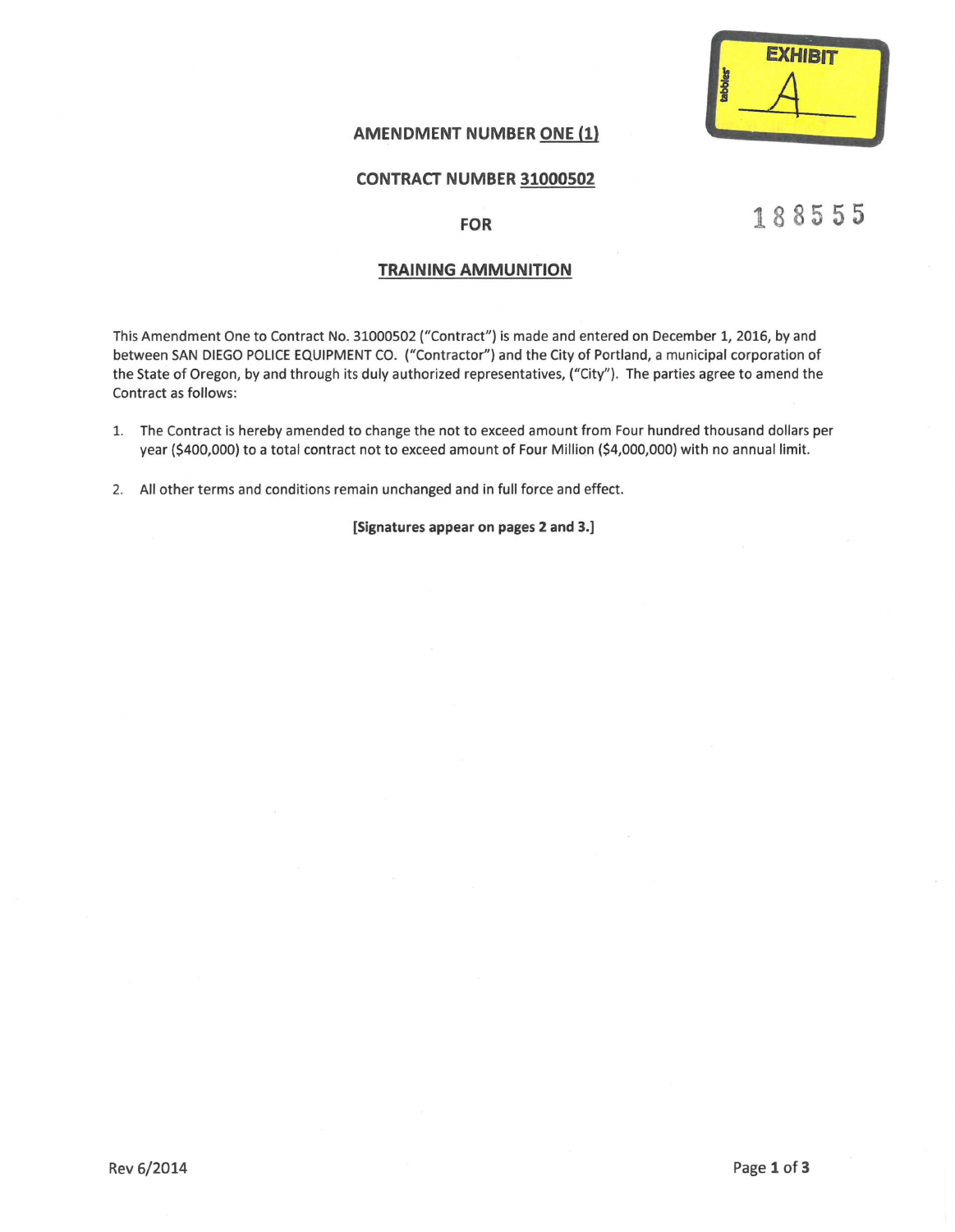**Contract Number: 31000502 Amendment Number: ONE (1)** 

#### **Contract Title: TRAINING AMMUNITION**

CONTRACTOR SIGNATURE

This contract amendment may be signed in two (2) or more counterparts, each of which shall be deemed an original, and which, when taken together, shall constitute one and the same contract amendment.

The parties agree the City and Contractor may conduct this transaction by electronic means, including the use of electronic signatures.

Contractor Name: SAN DIEGO POLICE EQUIPMENT CO.

Name: \_\_\_\_\_\_\_\_\_\_\_\_\_\_\_\_\_\_\_\_\_ \_

Address: 820S-A Ronson Rd.

San Diego CA 92111

Signature: \_\_\_\_\_\_\_\_\_\_\_\_\_\_\_\_\_\_\_\_ Date: \_\_\_\_\_ \_

Title: \_\_\_\_\_\_\_\_\_\_\_\_\_\_\_\_\_\_\_\_\_ \_